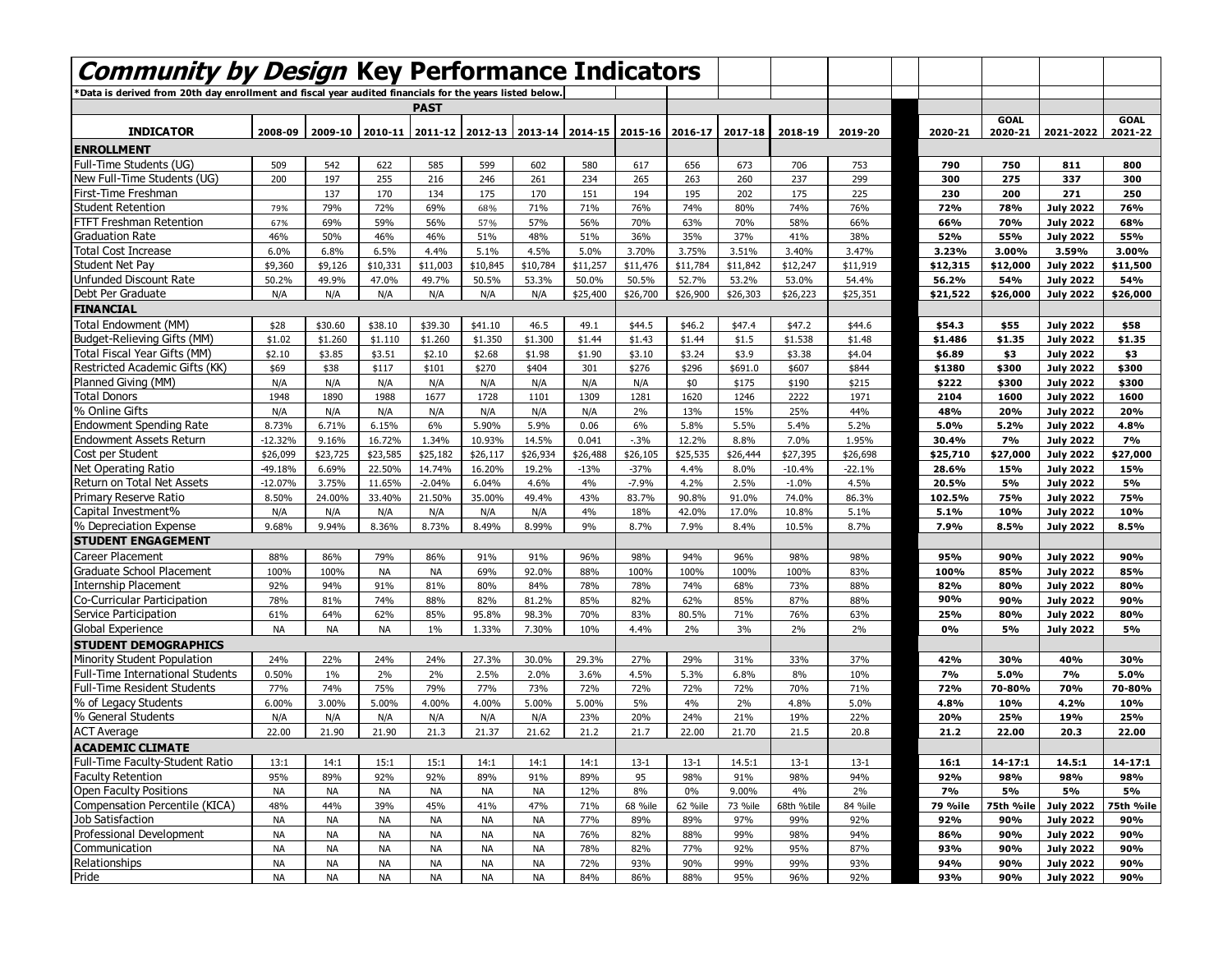## **Key Performance Indicators Definitions**

| Academic Climate: Job Satisfaction,<br>All indicators from our Chronicle of Higher Education: Great Colleges to Work                                                                                                                                                                                                                                                                                                                                                                                                                                                                                                                                                                                                                                                                                                                                                                                                                                                                                                                                                                                                                                                                                                                                                                                                                                                                                                                                                                                                                                                                                                                                                                                                                                                                                                                                                                                                                                                                                                                                                                                                                                                                                                                                                                        |  |
|---------------------------------------------------------------------------------------------------------------------------------------------------------------------------------------------------------------------------------------------------------------------------------------------------------------------------------------------------------------------------------------------------------------------------------------------------------------------------------------------------------------------------------------------------------------------------------------------------------------------------------------------------------------------------------------------------------------------------------------------------------------------------------------------------------------------------------------------------------------------------------------------------------------------------------------------------------------------------------------------------------------------------------------------------------------------------------------------------------------------------------------------------------------------------------------------------------------------------------------------------------------------------------------------------------------------------------------------------------------------------------------------------------------------------------------------------------------------------------------------------------------------------------------------------------------------------------------------------------------------------------------------------------------------------------------------------------------------------------------------------------------------------------------------------------------------------------------------------------------------------------------------------------------------------------------------------------------------------------------------------------------------------------------------------------------------------------------------------------------------------------------------------------------------------------------------------------------------------------------------------------------------------------------------|--|
|                                                                                                                                                                                                                                                                                                                                                                                                                                                                                                                                                                                                                                                                                                                                                                                                                                                                                                                                                                                                                                                                                                                                                                                                                                                                                                                                                                                                                                                                                                                                                                                                                                                                                                                                                                                                                                                                                                                                                                                                                                                                                                                                                                                                                                                                                             |  |
|                                                                                                                                                                                                                                                                                                                                                                                                                                                                                                                                                                                                                                                                                                                                                                                                                                                                                                                                                                                                                                                                                                                                                                                                                                                                                                                                                                                                                                                                                                                                                                                                                                                                                                                                                                                                                                                                                                                                                                                                                                                                                                                                                                                                                                                                                             |  |
| Communication, Relationship and Pride<br>For survey                                                                                                                                                                                                                                                                                                                                                                                                                                                                                                                                                                                                                                                                                                                                                                                                                                                                                                                                                                                                                                                                                                                                                                                                                                                                                                                                                                                                                                                                                                                                                                                                                                                                                                                                                                                                                                                                                                                                                                                                                                                                                                                                                                                                                                         |  |
| Mean composite score of first-time freshman on the ACT.                                                                                                                                                                                                                                                                                                                                                                                                                                                                                                                                                                                                                                                                                                                                                                                                                                                                                                                                                                                                                                                                                                                                                                                                                                                                                                                                                                                                                                                                                                                                                                                                                                                                                                                                                                                                                                                                                                                                                                                                                                                                                                                                                                                                                                     |  |
| All annual scholarship fund, unrestricted budget-relieving, restricted budget-                                                                                                                                                                                                                                                                                                                                                                                                                                                                                                                                                                                                                                                                                                                                                                                                                                                                                                                                                                                                                                                                                                                                                                                                                                                                                                                                                                                                                                                                                                                                                                                                                                                                                                                                                                                                                                                                                                                                                                                                                                                                                                                                                                                                              |  |
| relieving gifts during the fiscal year.                                                                                                                                                                                                                                                                                                                                                                                                                                                                                                                                                                                                                                                                                                                                                                                                                                                                                                                                                                                                                                                                                                                                                                                                                                                                                                                                                                                                                                                                                                                                                                                                                                                                                                                                                                                                                                                                                                                                                                                                                                                                                                                                                                                                                                                     |  |
|                                                                                                                                                                                                                                                                                                                                                                                                                                                                                                                                                                                                                                                                                                                                                                                                                                                                                                                                                                                                                                                                                                                                                                                                                                                                                                                                                                                                                                                                                                                                                                                                                                                                                                                                                                                                                                                                                                                                                                                                                                                                                                                                                                                                                                                                                             |  |
|                                                                                                                                                                                                                                                                                                                                                                                                                                                                                                                                                                                                                                                                                                                                                                                                                                                                                                                                                                                                                                                                                                                                                                                                                                                                                                                                                                                                                                                                                                                                                                                                                                                                                                                                                                                                                                                                                                                                                                                                                                                                                                                                                                                                                                                                                             |  |
|                                                                                                                                                                                                                                                                                                                                                                                                                                                                                                                                                                                                                                                                                                                                                                                                                                                                                                                                                                                                                                                                                                                                                                                                                                                                                                                                                                                                                                                                                                                                                                                                                                                                                                                                                                                                                                                                                                                                                                                                                                                                                                                                                                                                                                                                                             |  |
|                                                                                                                                                                                                                                                                                                                                                                                                                                                                                                                                                                                                                                                                                                                                                                                                                                                                                                                                                                                                                                                                                                                                                                                                                                                                                                                                                                                                                                                                                                                                                                                                                                                                                                                                                                                                                                                                                                                                                                                                                                                                                                                                                                                                                                                                                             |  |
|                                                                                                                                                                                                                                                                                                                                                                                                                                                                                                                                                                                                                                                                                                                                                                                                                                                                                                                                                                                                                                                                                                                                                                                                                                                                                                                                                                                                                                                                                                                                                                                                                                                                                                                                                                                                                                                                                                                                                                                                                                                                                                                                                                                                                                                                                             |  |
|                                                                                                                                                                                                                                                                                                                                                                                                                                                                                                                                                                                                                                                                                                                                                                                                                                                                                                                                                                                                                                                                                                                                                                                                                                                                                                                                                                                                                                                                                                                                                                                                                                                                                                                                                                                                                                                                                                                                                                                                                                                                                                                                                                                                                                                                                             |  |
|                                                                                                                                                                                                                                                                                                                                                                                                                                                                                                                                                                                                                                                                                                                                                                                                                                                                                                                                                                                                                                                                                                                                                                                                                                                                                                                                                                                                                                                                                                                                                                                                                                                                                                                                                                                                                                                                                                                                                                                                                                                                                                                                                                                                                                                                                             |  |
|                                                                                                                                                                                                                                                                                                                                                                                                                                                                                                                                                                                                                                                                                                                                                                                                                                                                                                                                                                                                                                                                                                                                                                                                                                                                                                                                                                                                                                                                                                                                                                                                                                                                                                                                                                                                                                                                                                                                                                                                                                                                                                                                                                                                                                                                                             |  |
|                                                                                                                                                                                                                                                                                                                                                                                                                                                                                                                                                                                                                                                                                                                                                                                                                                                                                                                                                                                                                                                                                                                                                                                                                                                                                                                                                                                                                                                                                                                                                                                                                                                                                                                                                                                                                                                                                                                                                                                                                                                                                                                                                                                                                                                                                             |  |
|                                                                                                                                                                                                                                                                                                                                                                                                                                                                                                                                                                                                                                                                                                                                                                                                                                                                                                                                                                                                                                                                                                                                                                                                                                                                                                                                                                                                                                                                                                                                                                                                                                                                                                                                                                                                                                                                                                                                                                                                                                                                                                                                                                                                                                                                                             |  |
|                                                                                                                                                                                                                                                                                                                                                                                                                                                                                                                                                                                                                                                                                                                                                                                                                                                                                                                                                                                                                                                                                                                                                                                                                                                                                                                                                                                                                                                                                                                                                                                                                                                                                                                                                                                                                                                                                                                                                                                                                                                                                                                                                                                                                                                                                             |  |
|                                                                                                                                                                                                                                                                                                                                                                                                                                                                                                                                                                                                                                                                                                                                                                                                                                                                                                                                                                                                                                                                                                                                                                                                                                                                                                                                                                                                                                                                                                                                                                                                                                                                                                                                                                                                                                                                                                                                                                                                                                                                                                                                                                                                                                                                                             |  |
|                                                                                                                                                                                                                                                                                                                                                                                                                                                                                                                                                                                                                                                                                                                                                                                                                                                                                                                                                                                                                                                                                                                                                                                                                                                                                                                                                                                                                                                                                                                                                                                                                                                                                                                                                                                                                                                                                                                                                                                                                                                                                                                                                                                                                                                                                             |  |
| net assets.                                                                                                                                                                                                                                                                                                                                                                                                                                                                                                                                                                                                                                                                                                                                                                                                                                                                                                                                                                                                                                                                                                                                                                                                                                                                                                                                                                                                                                                                                                                                                                                                                                                                                                                                                                                                                                                                                                                                                                                                                                                                                                                                                                                                                                                                                 |  |
|                                                                                                                                                                                                                                                                                                                                                                                                                                                                                                                                                                                                                                                                                                                                                                                                                                                                                                                                                                                                                                                                                                                                                                                                                                                                                                                                                                                                                                                                                                                                                                                                                                                                                                                                                                                                                                                                                                                                                                                                                                                                                                                                                                                                                                                                                             |  |
|                                                                                                                                                                                                                                                                                                                                                                                                                                                                                                                                                                                                                                                                                                                                                                                                                                                                                                                                                                                                                                                                                                                                                                                                                                                                                                                                                                                                                                                                                                                                                                                                                                                                                                                                                                                                                                                                                                                                                                                                                                                                                                                                                                                                                                                                                             |  |
|                                                                                                                                                                                                                                                                                                                                                                                                                                                                                                                                                                                                                                                                                                                                                                                                                                                                                                                                                                                                                                                                                                                                                                                                                                                                                                                                                                                                                                                                                                                                                                                                                                                                                                                                                                                                                                                                                                                                                                                                                                                                                                                                                                                                                                                                                             |  |
|                                                                                                                                                                                                                                                                                                                                                                                                                                                                                                                                                                                                                                                                                                                                                                                                                                                                                                                                                                                                                                                                                                                                                                                                                                                                                                                                                                                                                                                                                                                                                                                                                                                                                                                                                                                                                                                                                                                                                                                                                                                                                                                                                                                                                                                                                             |  |
|                                                                                                                                                                                                                                                                                                                                                                                                                                                                                                                                                                                                                                                                                                                                                                                                                                                                                                                                                                                                                                                                                                                                                                                                                                                                                                                                                                                                                                                                                                                                                                                                                                                                                                                                                                                                                                                                                                                                                                                                                                                                                                                                                                                                                                                                                             |  |
|                                                                                                                                                                                                                                                                                                                                                                                                                                                                                                                                                                                                                                                                                                                                                                                                                                                                                                                                                                                                                                                                                                                                                                                                                                                                                                                                                                                                                                                                                                                                                                                                                                                                                                                                                                                                                                                                                                                                                                                                                                                                                                                                                                                                                                                                                             |  |
|                                                                                                                                                                                                                                                                                                                                                                                                                                                                                                                                                                                                                                                                                                                                                                                                                                                                                                                                                                                                                                                                                                                                                                                                                                                                                                                                                                                                                                                                                                                                                                                                                                                                                                                                                                                                                                                                                                                                                                                                                                                                                                                                                                                                                                                                                             |  |
|                                                                                                                                                                                                                                                                                                                                                                                                                                                                                                                                                                                                                                                                                                                                                                                                                                                                                                                                                                                                                                                                                                                                                                                                                                                                                                                                                                                                                                                                                                                                                                                                                                                                                                                                                                                                                                                                                                                                                                                                                                                                                                                                                                                                                                                                                             |  |
|                                                                                                                                                                                                                                                                                                                                                                                                                                                                                                                                                                                                                                                                                                                                                                                                                                                                                                                                                                                                                                                                                                                                                                                                                                                                                                                                                                                                                                                                                                                                                                                                                                                                                                                                                                                                                                                                                                                                                                                                                                                                                                                                                                                                                                                                                             |  |
|                                                                                                                                                                                                                                                                                                                                                                                                                                                                                                                                                                                                                                                                                                                                                                                                                                                                                                                                                                                                                                                                                                                                                                                                                                                                                                                                                                                                                                                                                                                                                                                                                                                                                                                                                                                                                                                                                                                                                                                                                                                                                                                                                                                                                                                                                             |  |
|                                                                                                                                                                                                                                                                                                                                                                                                                                                                                                                                                                                                                                                                                                                                                                                                                                                                                                                                                                                                                                                                                                                                                                                                                                                                                                                                                                                                                                                                                                                                                                                                                                                                                                                                                                                                                                                                                                                                                                                                                                                                                                                                                                                                                                                                                             |  |
| semester-figured annually from Fall-to-Fall.                                                                                                                                                                                                                                                                                                                                                                                                                                                                                                                                                                                                                                                                                                                                                                                                                                                                                                                                                                                                                                                                                                                                                                                                                                                                                                                                                                                                                                                                                                                                                                                                                                                                                                                                                                                                                                                                                                                                                                                                                                                                                                                                                                                                                                                |  |
|                                                                                                                                                                                                                                                                                                                                                                                                                                                                                                                                                                                                                                                                                                                                                                                                                                                                                                                                                                                                                                                                                                                                                                                                                                                                                                                                                                                                                                                                                                                                                                                                                                                                                                                                                                                                                                                                                                                                                                                                                                                                                                                                                                                                                                                                                             |  |
| Full-time Faculty/Student Ratio<br>Ratio that indicates full time equivalency faculty to full-time student equivalency.                                                                                                                                                                                                                                                                                                                                                                                                                                                                                                                                                                                                                                                                                                                                                                                                                                                                                                                                                                                                                                                                                                                                                                                                                                                                                                                                                                                                                                                                                                                                                                                                                                                                                                                                                                                                                                                                                                                                                                                                                                                                                                                                                                     |  |
| Full-time International Students<br>Percentage of full time international students.                                                                                                                                                                                                                                                                                                                                                                                                                                                                                                                                                                                                                                                                                                                                                                                                                                                                                                                                                                                                                                                                                                                                                                                                                                                                                                                                                                                                                                                                                                                                                                                                                                                                                                                                                                                                                                                                                                                                                                                                                                                                                                                                                                                                         |  |
| Total full-time students living in campus housing.                                                                                                                                                                                                                                                                                                                                                                                                                                                                                                                                                                                                                                                                                                                                                                                                                                                                                                                                                                                                                                                                                                                                                                                                                                                                                                                                                                                                                                                                                                                                                                                                                                                                                                                                                                                                                                                                                                                                                                                                                                                                                                                                                                                                                                          |  |
| A student enrolled for 12 or more hours per semester.                                                                                                                                                                                                                                                                                                                                                                                                                                                                                                                                                                                                                                                                                                                                                                                                                                                                                                                                                                                                                                                                                                                                                                                                                                                                                                                                                                                                                                                                                                                                                                                                                                                                                                                                                                                                                                                                                                                                                                                                                                                                                                                                                                                                                                       |  |
| Non-auto restoration and non-athlete students as a percentage of the total full time                                                                                                                                                                                                                                                                                                                                                                                                                                                                                                                                                                                                                                                                                                                                                                                                                                                                                                                                                                                                                                                                                                                                                                                                                                                                                                                                                                                                                                                                                                                                                                                                                                                                                                                                                                                                                                                                                                                                                                                                                                                                                                                                                                                                        |  |
| student body.                                                                                                                                                                                                                                                                                                                                                                                                                                                                                                                                                                                                                                                                                                                                                                                                                                                                                                                                                                                                                                                                                                                                                                                                                                                                                                                                                                                                                                                                                                                                                                                                                                                                                                                                                                                                                                                                                                                                                                                                                                                                                                                                                                                                                                                                               |  |
|                                                                                                                                                                                                                                                                                                                                                                                                                                                                                                                                                                                                                                                                                                                                                                                                                                                                                                                                                                                                                                                                                                                                                                                                                                                                                                                                                                                                                                                                                                                                                                                                                                                                                                                                                                                                                                                                                                                                                                                                                                                                                                                                                                                                                                                                                             |  |
|                                                                                                                                                                                                                                                                                                                                                                                                                                                                                                                                                                                                                                                                                                                                                                                                                                                                                                                                                                                                                                                                                                                                                                                                                                                                                                                                                                                                                                                                                                                                                                                                                                                                                                                                                                                                                                                                                                                                                                                                                                                                                                                                                                                                                                                                                             |  |
| the time of graduation.                                                                                                                                                                                                                                                                                                                                                                                                                                                                                                                                                                                                                                                                                                                                                                                                                                                                                                                                                                                                                                                                                                                                                                                                                                                                                                                                                                                                                                                                                                                                                                                                                                                                                                                                                                                                                                                                                                                                                                                                                                                                                                                                                                                                                                                                     |  |
|                                                                                                                                                                                                                                                                                                                                                                                                                                                                                                                                                                                                                                                                                                                                                                                                                                                                                                                                                                                                                                                                                                                                                                                                                                                                                                                                                                                                                                                                                                                                                                                                                                                                                                                                                                                                                                                                                                                                                                                                                                                                                                                                                                                                                                                                                             |  |
| Bachelor's degree within six years from initial matriculation.                                                                                                                                                                                                                                                                                                                                                                                                                                                                                                                                                                                                                                                                                                                                                                                                                                                                                                                                                                                                                                                                                                                                                                                                                                                                                                                                                                                                                                                                                                                                                                                                                                                                                                                                                                                                                                                                                                                                                                                                                                                                                                                                                                                                                              |  |
|                                                                                                                                                                                                                                                                                                                                                                                                                                                                                                                                                                                                                                                                                                                                                                                                                                                                                                                                                                                                                                                                                                                                                                                                                                                                                                                                                                                                                                                                                                                                                                                                                                                                                                                                                                                                                                                                                                                                                                                                                                                                                                                                                                                                                                                                                             |  |
| and required fee revenue as shown in the budget detail report. (Does not include                                                                                                                                                                                                                                                                                                                                                                                                                                                                                                                                                                                                                                                                                                                                                                                                                                                                                                                                                                                                                                                                                                                                                                                                                                                                                                                                                                                                                                                                                                                                                                                                                                                                                                                                                                                                                                                                                                                                                                                                                                                                                                                                                                                                            |  |
|                                                                                                                                                                                                                                                                                                                                                                                                                                                                                                                                                                                                                                                                                                                                                                                                                                                                                                                                                                                                                                                                                                                                                                                                                                                                                                                                                                                                                                                                                                                                                                                                                                                                                                                                                                                                                                                                                                                                                                                                                                                                                                                                                                                                                                                                                             |  |
| Capital expenses, including computer capital expense, divided by total operating<br>expenses. Capital expenses for the fiscal year excluding capital expenses related<br>to capital campaign funded projects. Total operating budget comprises all<br>expenses on the annual operating budget.<br>Full-time students per year that participate in a college-sanctioned club or student<br>governing board, athletics, band/choir, or theatre (students participating in<br>multiple co-curricular activities are only counted once).<br>End of fiscal year percentile based on median salaries of 9 month Professor,<br>Asst. Prof, and Assoc. Prof. (excludes instructors, benefits, etc.).<br>Compensation Percentile (KICA)<br>Total expenses per audit divided by total students.<br>Total dollar amount in student loans per graduate<br>Indicates whether the institution's earnings on endowment are increasing or<br>decreasing. Calculation: endowment total earnings divided by endowment total<br>The current fund rate based on the most recent three-year average of effective<br>endowment values, with the value for the most recent fiscal year based on the<br>asset values as of June 30 for years 1 and 2 and Dec. 31 for year three, which<br>will be determined by the Board of Trustees. Effective endowment is defined as<br>endowment assets reduced by the amount of any borrowing by the Plan Fund for<br>construction costs and reduced by the amount of endowment assets restricted to<br>purposes outside the operating budget of the college.<br>Total number of full-time faculty from August 1-July 30 from the previous year<br>to the current year.<br>First-time Full-time Freshman<br>A full-time student with less than 12 cumulative college credit hours per<br>Percentage of first time, full-time freshmen students returning the following Fall<br>Percentage of student who participate in an international academic experience.<br>Percentage of graduates who applied and were accepted into graduate school by<br>Percentage of first time, full-time freshmen students who graduate with a<br>Total institutional grant and student scholarship aid divided by total gross tuition<br>revenue from R3, Milwaukee, and the summer institute). |  |